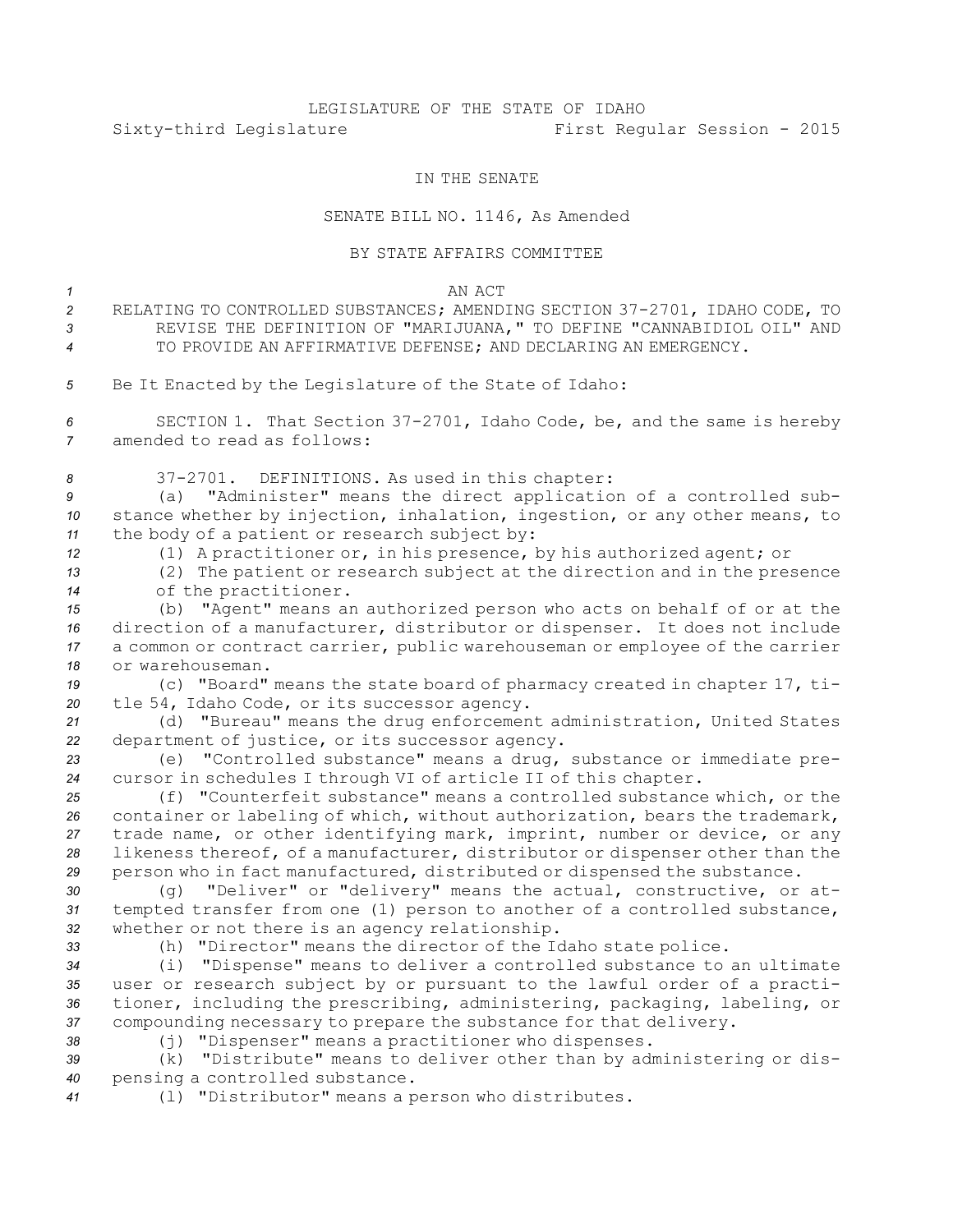(m) "Drug" means (1) substances recognized as drugs in the official United States Pharmacopoeia, official Homeopathic Pharmacopoeia of the United States, or official National Formulary, or any supplement to any of them; (2) substances intended for use in the diagnosis, cure, mitigation, treatment or prevention of disease in man or animals; (3) substances, other than food, intended to affect the structure or any function of the body of man or animals; and (4) substances intended for use as <sup>a</sup> component of any article specified in clause (1), (2), or (3) of this subsection. It does not include devices or their components, parts, or accessories.

 (n) "Drug paraphernalia" means all equipment, products and materi- als of any kind which are used, intended for use, or designed for use, in planting, propagating, cultivating, growing, harvesting, manufactur- ing, compounding, converting, producing, processing, preparing, testing, analyzing, packaging, repackaging, storing, containing, concealing, in- jecting, ingesting, inhaling, or otherwise introducing into the human body <sup>a</sup> controlled substance in violation of this chapter. It includes, but is not limited to:

 (1) Kits used, intended for use, or designed for use in planting, prop- agating, cultivating, growing or harvesting of any species of plant which is <sup>a</sup> controlled substance or from which <sup>a</sup> controlled substance can be derived;

*<sup>22</sup>* (2) Kits used, intended for use, or designed for use in manufacturing, *<sup>23</sup>* compounding, converting, producing, processing or preparing con-*24* trolled substances;

*<sup>25</sup>* (3) Isomerization devices used, intended for use, or designed for use *<sup>26</sup>* in increasing the potency of any species of plant which is <sup>a</sup> controlled *27* substance;

*<sup>28</sup>* (4) Testing equipment used, intended for use, or designed for use in *<sup>29</sup>* identifying, or in analyzing the strength, effectiveness or purity of *30* controlled substances;

*<sup>31</sup>* (5) Scales and balances used, intended for use, or designed for use in *<sup>32</sup>* weighing or measuring controlled substances;

*<sup>33</sup>* (6) Diluents and adulterants, such as quinine hydrochloride, mannitol, *<sup>34</sup>* mannite, dextrose and lactose, used, intended for use, or designed for *<sup>35</sup>* use in cutting controlled substances;

*<sup>36</sup>* (7) Separation gins and sifters used, intended for use, or designed for *<sup>37</sup>* use in removing twigs and seeds from, or in otherwise cleaning or refin-*<sup>38</sup>* ing, marijuana;

*<sup>39</sup>* (8) Blenders, bowls, containers, spoons and mixing devices used, *<sup>40</sup>* intended for use, or designed for use in compounding controlled sub-*41* stances;

*<sup>42</sup>* (9) Capsules, balloons, envelopes and other containers used, intended *<sup>43</sup>* for use, or designed for use in packaging small quantities of controlled *44* substances;

*<sup>45</sup>* (10) Containers and other objects used, intended for use, or designed *<sup>46</sup>* for use in storing or concealing controlled substances;

*<sup>47</sup>* (11) Hypodermic syringes, needles and other objects used, intended *<sup>48</sup>* for use, or designed for use in parenterally injecting controlled sub-*<sup>49</sup>* stances into the human body;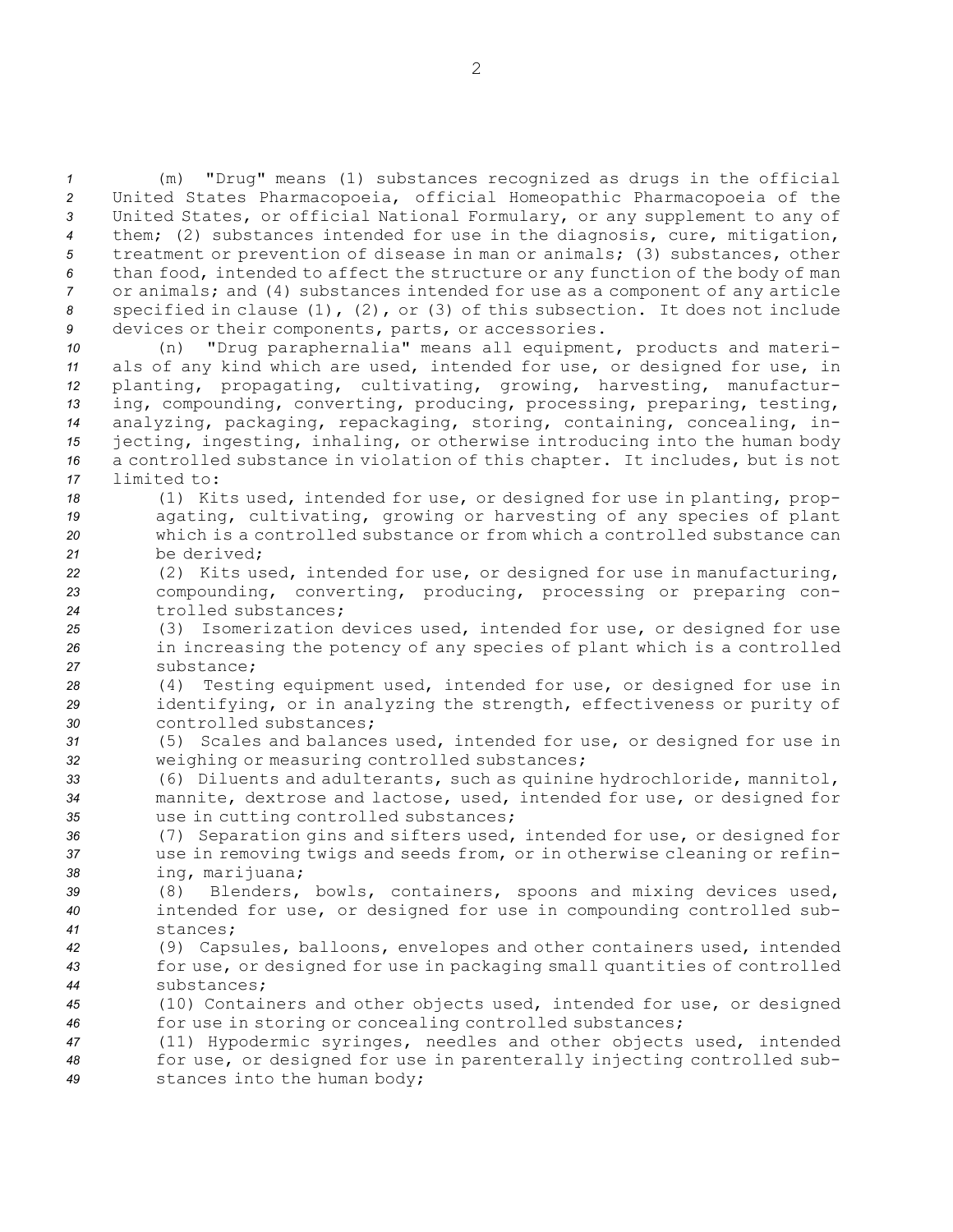(12) Objects used, intended for use, or designed for use in ingesting, inhaling, or otherwise introducing marijuana, cocaine, hashish, or hashish oil into the human body, such as: (i) Metal, wooden, acrylic, glass, stone, plastic, or ceramic **12** pipes with or without screens, permanent screens, hashish heads, or punctured metal bowls; (ii) Water pipes; (iii) Carburetion tubes and devices; (iv) Smoking and carburetion masks; (v) Roach clips: meaning objects used to hold burning material, such as <sup>a</sup> marijuana cigarette, that has become too small or too short to be held in the hand; (vi) Miniature cocaine spoons, and cocaine vials; (vii) Chamber pipes; (viii) Carburetor pipes; (ix) Electric pipes; (x) Air-driven pipes; (xi) Chillums; (xii) Bongs; (xiii) Ice pipes or chillers; In determining whether an object is drug paraphernalia, <sup>a</sup> court or other authority should consider, in addition to all other logically relevant fac- tors, the following: 1. Statements by an owner or by anyone in control of the object concern- ing its use; 2. Prior convictions, if any, of an owner, or of anyone in control of the object, under any state or federal law relating to any controlled sub-*28* stance; 3. The proximity of the object, in time and space, to <sup>a</sup> direct violation of this chapter; 4. The proximity of the object to controlled substances; 5. The existence of any residue of controlled substances on the object; 6. Direct or circumstantial evidence of the intent of an owner, or of anyone in control of the object, to deliver it to persons whom he knows, or should reasonably know, intend to use the object to facilitate <sup>a</sup> vi- olation of this chapter; the innocence of an owner, or of anyone in con- trol of the object, as to <sup>a</sup> direct violation of this chapter shall not prevent <sup>a</sup> finding that the object is intended for use, or designed for use as drug paraphernalia; 7. Instructions, oral or written, provided with the object concerning *41* its use; 8. Descriptive materials accompanying the object which explain or de- pict its use; 9. National and local advertising concerning its use; 10. The manner in which the object is displayed for sale; 11. Whether the owner, or anyone in control of the object, is <sup>a</sup> legit- imate supplier of like or related items to the community, such as <sup>a</sup> li- censed distributor or dealer of tobacco products; 12. Direct or circumstantial evidence of the ratio of sales of the ob-ject(s) to the total sales of the business enterprise;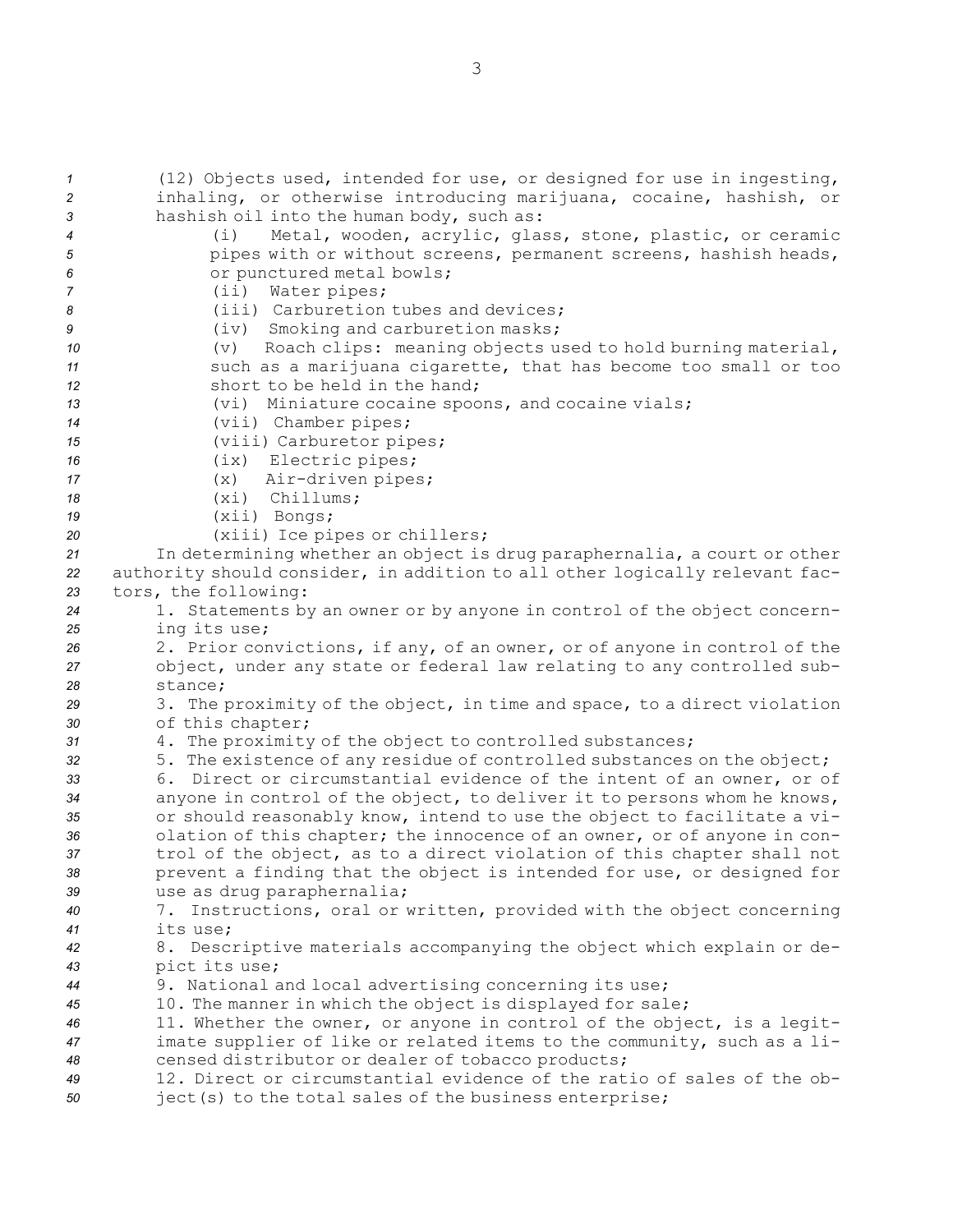*<sup>1</sup>* 13. The existence and scope of legitimate uses for the object in the com-*<sup>2</sup>* munity;

*<sup>3</sup>* 14. Expert testimony concerning its use.

 (o) "Financial institution" means any bank, trust company, savings and loan association, savings bank, mutual savings bank, credit union, or loan company under the jurisdiction of the state or under the jurisdiction of an agency of the United States.

 (p) "Immediate precursor" means <sup>a</sup> substance which the board has found to be and by rule designates as being the principal compound commonly used or produced primarily for use, and which is an immediate chemical intermediary used or likely to be used in the manufacture of <sup>a</sup> controlled substance, the control of which is necessary to prevent, curtail or limit manufacture.

*<sup>13</sup>* (q) "Isomer" means the optical isomer, except as used in section *<sup>14</sup>* 37-2705(d), Idaho Code.

 (r) "Law enforcement agency" means <sup>a</sup> governmental unit of one (1) or more persons employed full-time or part-time by the state or <sup>a</sup> political sub- division of the state for the purpose of preventing and detecting crime and enforcing state laws or local ordinances, employees of which unit are autho- rized to make arrests for crimes while acting within the scope of their au-*<sup>20</sup>* thority.

 (s) "Manufacture" means the production, preparation, propagation, compounding, conversion or processing of <sup>a</sup> controlled substance, and in- cludes extraction, directly or indirectly, from substances of natural origin, or independently by means of chemical synthesis, or by <sup>a</sup> combina- tion of extraction and chemical synthesis, and includes any packaging or repackaging of the substance or labeling or relabeling of its container, except that this term does not include the preparation or compounding of <sup>a</sup> controlled substance:

 (1) By <sup>a</sup> practitioner as an incident to his administering or dispensing of <sup>a</sup> controlled substance in the course of his professional practice; or (2) By <sup>a</sup> practitioner, or by his authorized agent under his supervi- sion, for the purpose of, or as an incident to, research, teaching, or chemical analysis and not for delivery.

 (t) "Marijuana" means all parts of the plant of the genus Cannabis, re- gardless of species, and whether growing or not; the seeds thereof; the resin extracted from any part of such plant; and every compound, manufacture, salt, derivative, mixture, or preparation of such plant, its seeds or resin. It does not include the mature stalks of the plant unless the same are inter- mixed with prohibited parts thereof, fiber produced from the stalks, oil or cake made from the seeds or the achene of such plant, any other compound, man- ufacture, salt, derivative, mixture, or preparation of the mature stalks, except the resin extracted therefrom or where the same are intermixed with prohibited parts of such plant, fiber, oil, or cake, or the sterilized seed of such plant which is incapable of germination. Evidence that any plant material or the resin or any derivative thereof, regardless of form, con- tains any of the chemical substances classified as tetrahydrocannabinols shall create <sup>a</sup> presumption that such material is "marijuana" as defined and prohibited herein.

*<sup>49</sup>* (1) As used in this title, "cannabidiol oil" means an extract from <sup>a</sup> *<sup>50</sup>* cannabis plant in an oral suspension or oil that: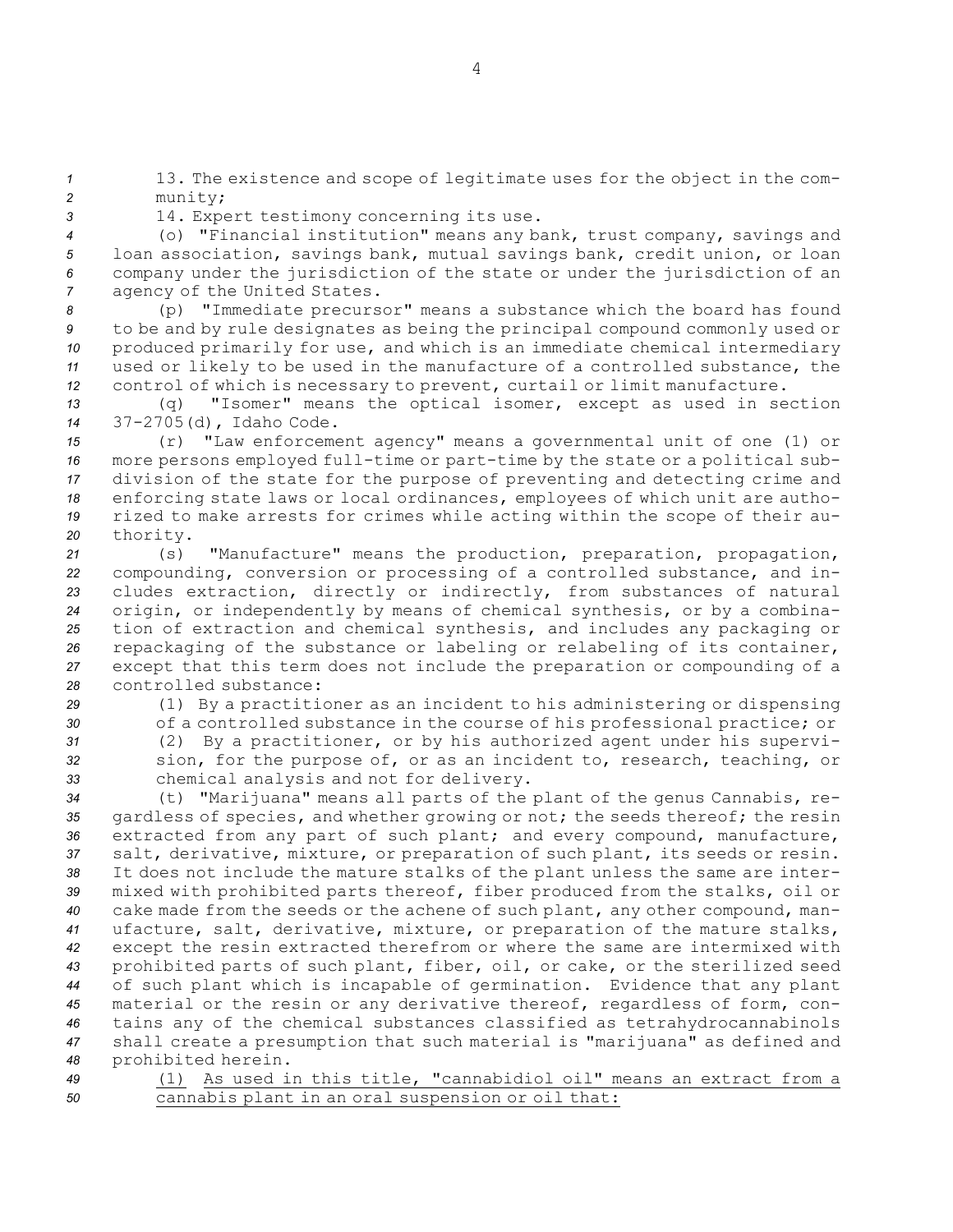(i) Is composed of no more than three-tenths percent (0.3%) to- tal tetrahydrocannabinol (the sum of tetrahydrocannabinol and tetrahydrocannabinolic acid) by weight; (ii) Is composed of at least fifteen (15) times more cannabid- iol (the sum of cannabidiol and cannabidiolic acid) than total tetrahydrocannabinol by weight; and (iii) Contains no other substance controlled by the state of *8* Idaho. (2) Notwithstanding any other provision of law, <sup>a</sup> person who possesses or uses cannabidiol oil is not subject to the penalties set forth in this chapter for the possession or use of the cannabidiol oil if: (i) The cannabidiol oil meets the requirements of subsection (t)(1) of this section; (ii) The individual has or is the parent or legal guardian of <sup>a</sup> minor that has an intractable seizure disorder and possesses and uses the cannabidiol oil only to treat the intractable seizure disorder; (iii) The individual has <sup>a</sup> written recommendation for the use of cannabidiol oil from <sup>a</sup> physician licensed under chapter 18, title 54, Idaho Code, to practice medicine in the state of Idaho; (iv) The cannabidiol oil is in <sup>a</sup> container with <sup>a</sup> capacity of thirty-two (32) fluid ounces or less that is labeled by the man- ufacturer showing the total tetrahydrocannabinol by weight and that the ratio of total cannabidiol to total tetrahydrocannabinol is in compliance with this subsection; and (v) <sup>A</sup> laboratory unaffiliated with the producer of the cannabid- iol oil has verified the tetrahydrocannabinol and cannabidiol oil by weight. (u) "Narcotic drug" means any of the following, whether produced di- rectly or indirectly by extraction from substances of vegetable origin, or independently by means of chemical synthesis, or by <sup>a</sup> combination of extrac- tion and chemical synthesis: (1) Opium and opiate, and any salt, compound, derivative, or prepara- tion of opium or opiate. (2) Any salt, compound, isomer, derivative, or preparation thereof which is chemically equivalent or identical with any of the substances referred to in clause 1, but not including the isoquinoline alkaloids of *<sup>38</sup>* opium. (3) Opium poppy and poppy straw. (4) Coca leaves and any salt, compound, derivative, or preparation of coca leaves, and any salt, compound, isomer, derivative, or preparation thereof which is chemically equivalent or identical with any of these substances, but not including decocainized coca leaves or extractions of coca leaves which do not contain cocaine or ecgonine. (v) "Opiate" means any substance having an addiction-forming or ad-diction-sustaining liability similar to morphine or being capable of

*<sup>47</sup>* conversion into <sup>a</sup> drug having addiction-forming or addiction-sustaining *<sup>48</sup>* liability. It does not include, unless specifically designated as con-*<sup>49</sup>* trolled under section 37-2702, Idaho Code, the dextrorotatory isomer of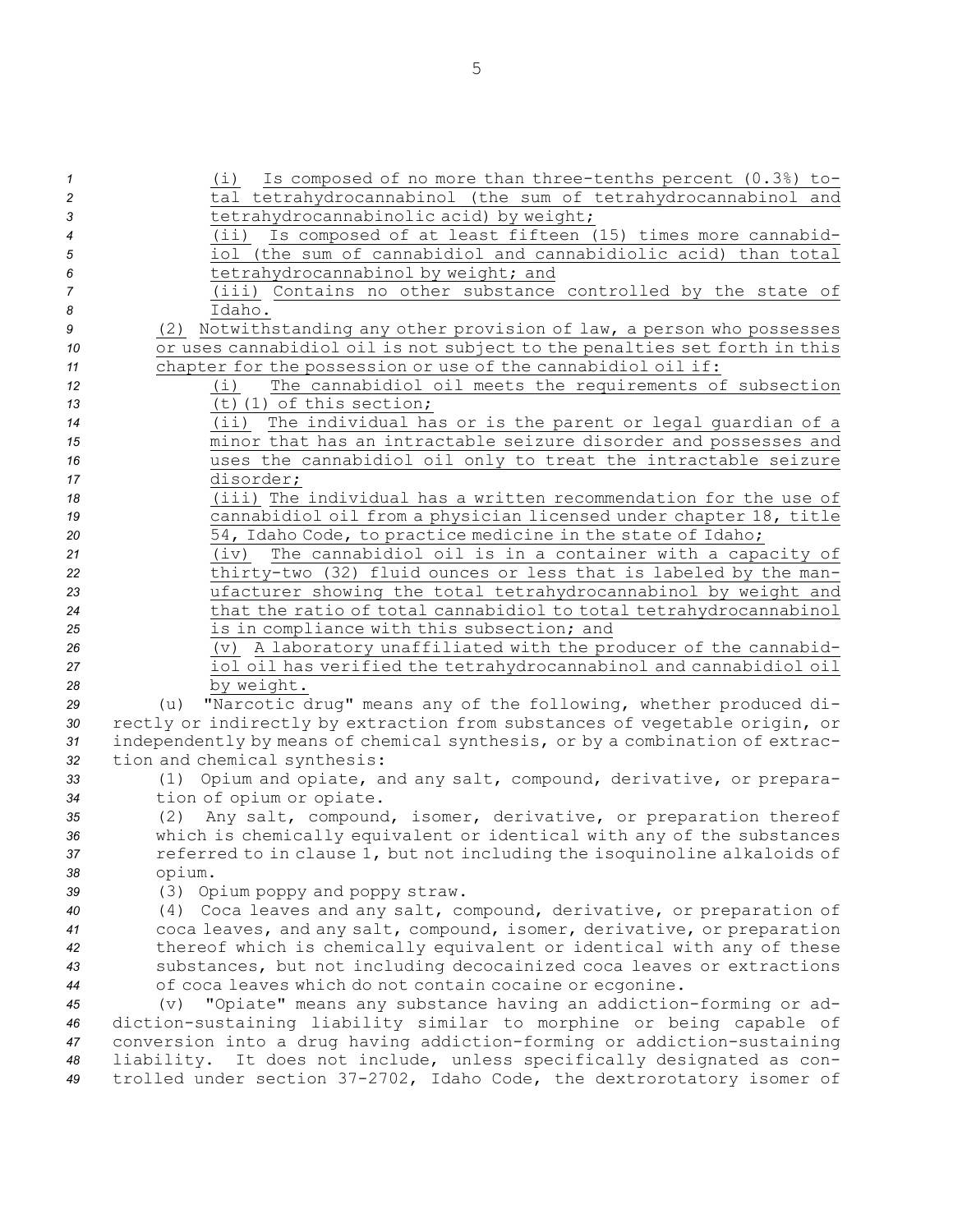*<sup>1</sup>* 3-methoxy-n-methylmorphinan and its salts (dextromethorphan). It does in-*<sup>2</sup>* clude its racemic and levorotatory forms.

*<sup>3</sup>* (w) "Opium poppy" means the plant of the species Papaver somniferum L., *<sup>4</sup>* except its seeds.

 (x) "Peace officer" means any duly appointed officer or agent of <sup>a</sup> law enforcement agency, as defined herein, including, but not limited to, <sup>a</sup> duly appointed investigator or agent of the Idaho state police, an officer or em- ployee of the board of pharmacy, who is authorized by the board to enforce this chapter, an officer of the Idaho state police, <sup>a</sup> sheriff or deputy sher-iff of <sup>a</sup> county, or <sup>a</sup> marshal or policeman of any city.

11 (y) "Person" means individual, corporation, government, or governmen-*<sup>12</sup>* tal subdivision or agency, business trust, estate, trust, partnership or as-*<sup>13</sup>* sociation, or any other legal entity.

*<sup>14</sup>* (z) "Poppy straw" means all parts, except the seeds, of the opium poppy, *<sup>15</sup>* after mowing.

*16* (aa) "Practitioner" means:

 (1) <sup>A</sup> physician, dentist, veterinarian, scientific investigator, or other person licensed, registered or otherwise permitted to distrib- ute, dispense, conduct research with respect to or to administer <sup>a</sup> controlled substance in the course of his professional practice or re-search in this state;

 (2) <sup>A</sup> pharmacy, hospital, or other institution licensed, registered, or otherwise permitted to distribute, dispense, conduct research with respect to or to administer <sup>a</sup> controlled substance in the course of its professional practice or research in this state.

*<sup>26</sup>* (bb) "Prescriber" means an individual currently licensed, registered *<sup>27</sup>* or otherwise authorized to prescribe and administer controlled substances *<sup>28</sup>* in the course of professional practice.

*<sup>29</sup>* (cc) "Production" includes the manufacture, planting, cultivation, *<sup>30</sup>* growing, or harvesting of <sup>a</sup> controlled substance.

 (dd) "Simulated controlled substance" means <sup>a</sup> substance that is not <sup>a</sup> controlled substance, but which by appearance or representation would lead <sup>a</sup> reasonable person to believe that the substance is <sup>a</sup> controlled substance. Appearance includes, but is not limited to, color, shape, size, and markings of the dosage unit. Representation includes, but is not limited to, repre-sentations or factors of the following nature:

*<sup>37</sup>* (1) Statements made by an owner or by anyone else in control of the sub-*<sup>38</sup>* stance concerning the nature of the substance, or its use or effect;

*<sup>39</sup>* (2) Statements made to the recipient that the substance may be resold *<sup>40</sup>* for inordinate profit; or

*<sup>41</sup>* (3) Whether the substance is packaged in <sup>a</sup> manner normally used for il-*42* licit controlled substances.

*<sup>43</sup>* (ee) "State," when applied to <sup>a</sup> part of the United States, includes any *<sup>44</sup>* state, district, commonwealth, territory, insular possession thereof, and *<sup>45</sup>* any area subject to the legal authority of the United States of America.

*<sup>46</sup>* (ff) "Ultimate user" means <sup>a</sup> person who lawfully possesses <sup>a</sup> controlled *47* substance for his own use or for the use of <sup>a</sup> member of his household or for *<sup>48</sup>* administering to an animal owned by him or by <sup>a</sup> member of his household.

6